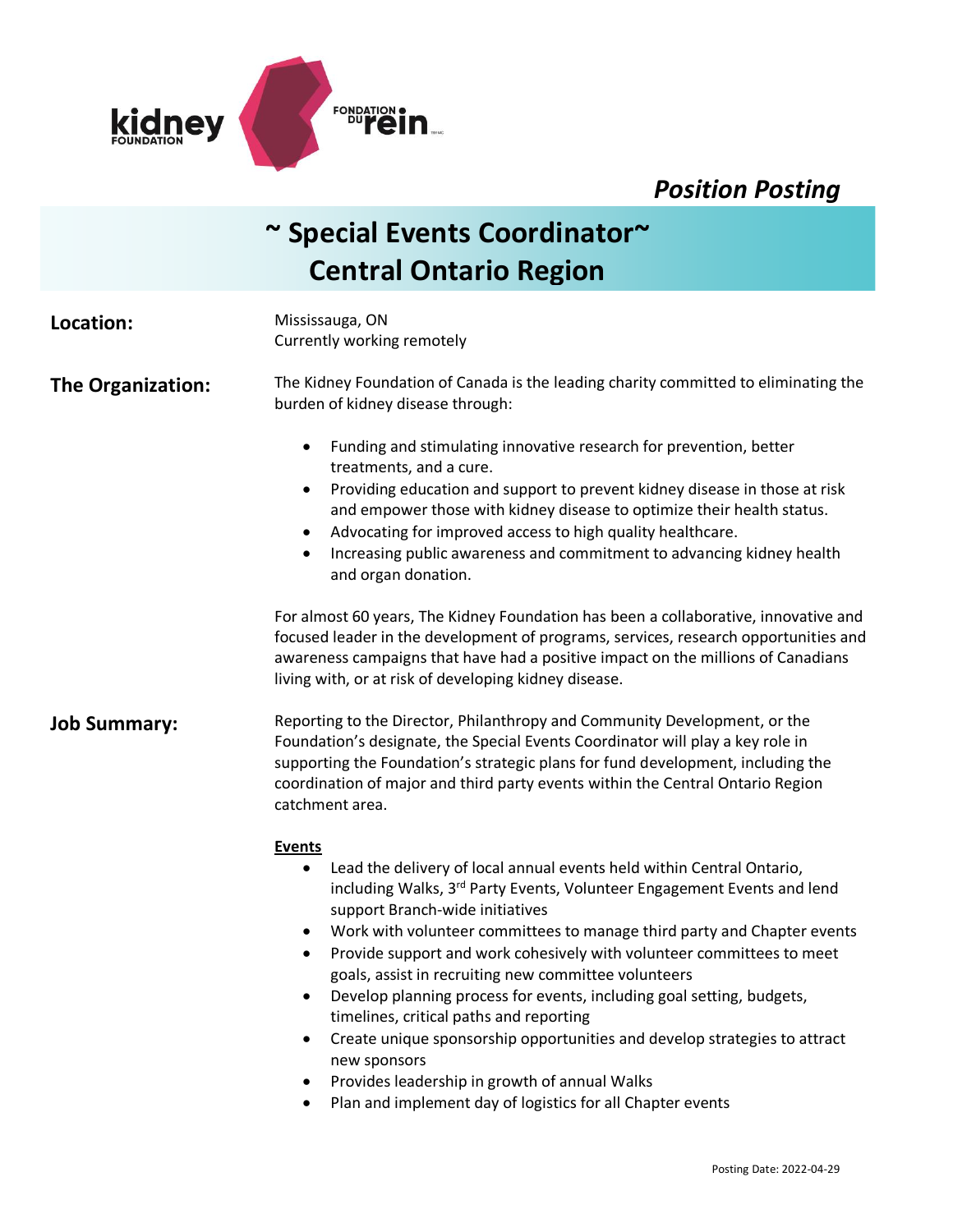

## *Position Posting*

• Collaborate with all departments in the planning and execution of all Chapter events

#### **Stewardship**

- Keep meticulous records, using Raiser's Edge to manage event data
- Ensure all sponsors and donors are stewarded in a personal and professional manner, including return on investment (ROI) reports to sponsors, ensuring donor recognition commitments are fulfilled
- Deploy stewardship plan for retention and growth of event sponsors
- Actively pursue engagement, recruitment, retention, and recognition of Volunteers

#### **Volunteer Development**

- Lead the acquisition, growth and retention of Volunteers and community partners to advance the Foundation's strategic plan
- Design and implement volunteer recruitment and recognition programs which foster the flexibility for individuals to create community structures around projects, geography, ethnicity, or other defined areas of opportunity. This includes the ongoing recruitment and development of senior volunteers and regional committees.

### **Major and Mid-Level Giving**

- Support the process of cohesive prospect identification of donors with a focus on promoting and developing a strong culture of philanthropy
- Deploy Foundation stewardship and cultivation plans
- Ensure all prospects are cleared using the prospect clearance protocols for The Kidney Foundation of Canada

**Position Status:** Full-Time, Permanent

- Required Skills: 2+ years of relevant fund development experience including special event executive preferably in the not-for-profit sector.
	- Post-secondary education and/or a diploma in fundraising, public relations or event management
	- Demonstrated success raising funds through events
	- Understands and demonstrates the concept of donor centered fundraising.
	- Proven ability to work with and motivate volunteer committees in a diplomatic, professional manner.
	- Superior time management and organizational skills with the ability to prioritize multiple tasks and projects in a fast paced, results oriented environment.
	- Excellent oral, written and interpersonal communication skills, experience writing effective and persuasive grant proposals an asset.